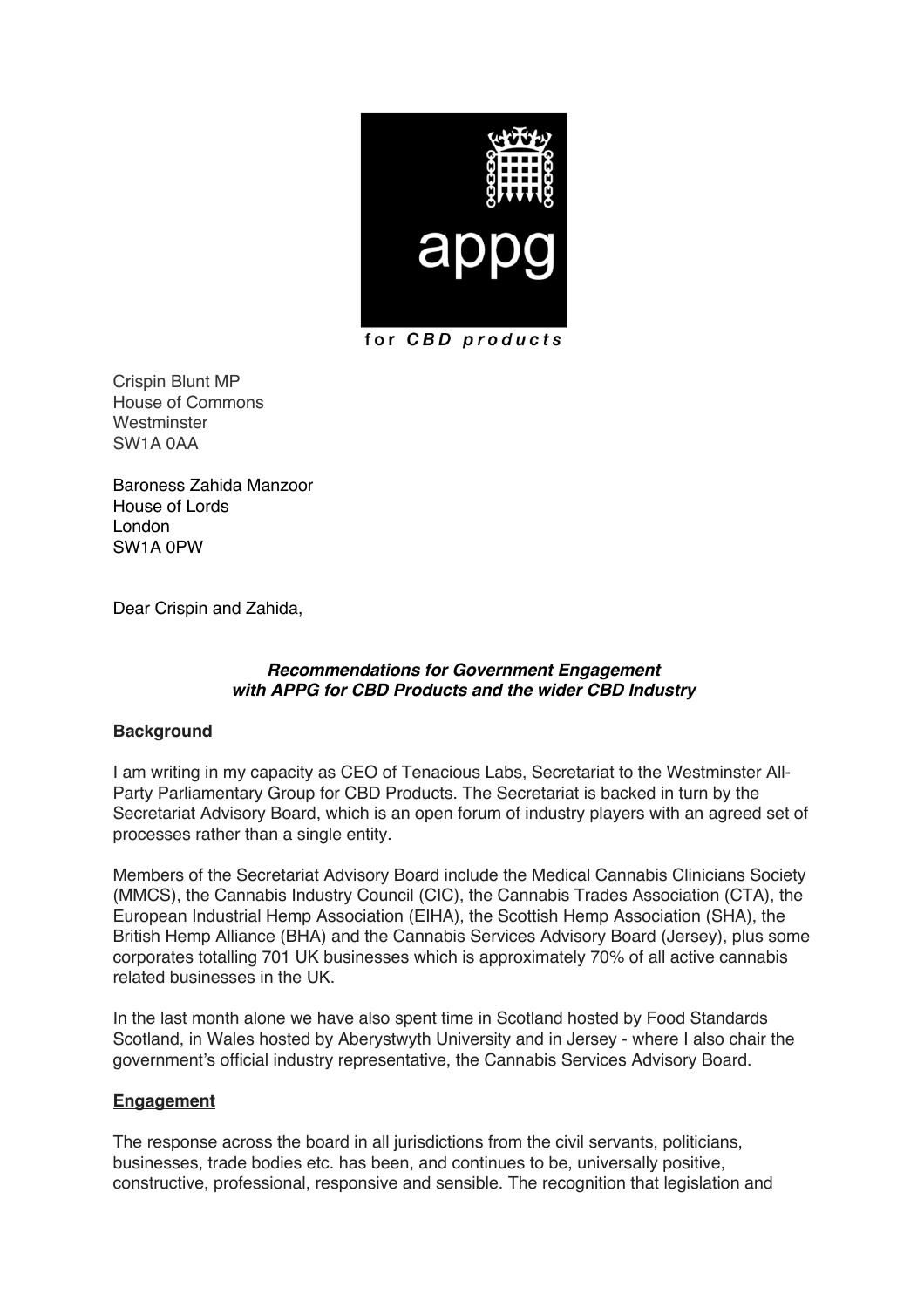regulation is both a necessity and an essential foundation to long term premiumisation is well understood, as are both the need for and benefits of getting the process right over time.

We explicitly welcome the Novel Food initiative and are now actively organised to contribute promptly and effectively to the series of important steps stretching out ahead.

#### **Opportunity**

Cannabis - from high protein biomass from marginal land for less flatulent cows, via moisturiser for a gardener's stiff hands and their arthritic dog, all the way through to the far more complex issues around the significant economic benefits from recreational THC and medical advances around MS and epilepsy - is a complex new industry.

Cannabis' worldwide turnover is expected to reach £69bn in 2026 from a pre-fully legalised level of c. £20bn today and expected to continue to growing by over 6% p.a. (faster in the premium segment). For comparison Whisky's worldwide turnover is steady at £69bn as of 2021 (although again showing growth in the premium segment).

The Scottish Whisky industry is a commonly used benchmark - although Cannabis will be far bigger for the UK economy and British Isles, it's a sensible starting point for the short and medium term. This long-term premium industry provides 42,000 permanent high-value jobs, the vast majority for people who don't necessarily want to go to university or move away from home, and 7,000 of the 42,000 even in deprived rural areas.

That this self-evident positive also comes with £5.5bn of trade per year, much of it international exports, makes it more attractive still. Cannabis is similar but potentially bigger.

### **Analysis**

The UK is lucky enough to find itself in a peculiarly strong position to become the global powerhouse if there is the will to provide the framework. That is to introduce clear balanced inclusive processes around legislation and regulation, regarding updating POCA, consumer protection, quality standards, appropriate definitions and limits, research and development, banking, agriculture, insurance, London Stock Exchange listings and all the rest.

Everyone understands that economic benefits and consumer choice must tempered by consumer protection and taxation. No one involved wants to be seen to be standing in the way of employment, legislation that underpins a long-term premium position or national & international economic & health benefits. The Cannabis industry stands on the cusp of becoming something special in the UK, a once-in-a-generation chance to drive a new cycle of growth, investment and jobs.

### **Conclusion**

An appropriate, transparent, genuinely industry-representative forum to work as a single point of formal contact with all of the necessarily interested parties is needed now.

Specifically one that can be asked by the UK government - together with and directly supported by the devolved governments - to provide a plan for the establishment of a timely and valuable new long-term premium Cannabis industry along similar lines to Scotch Whisky.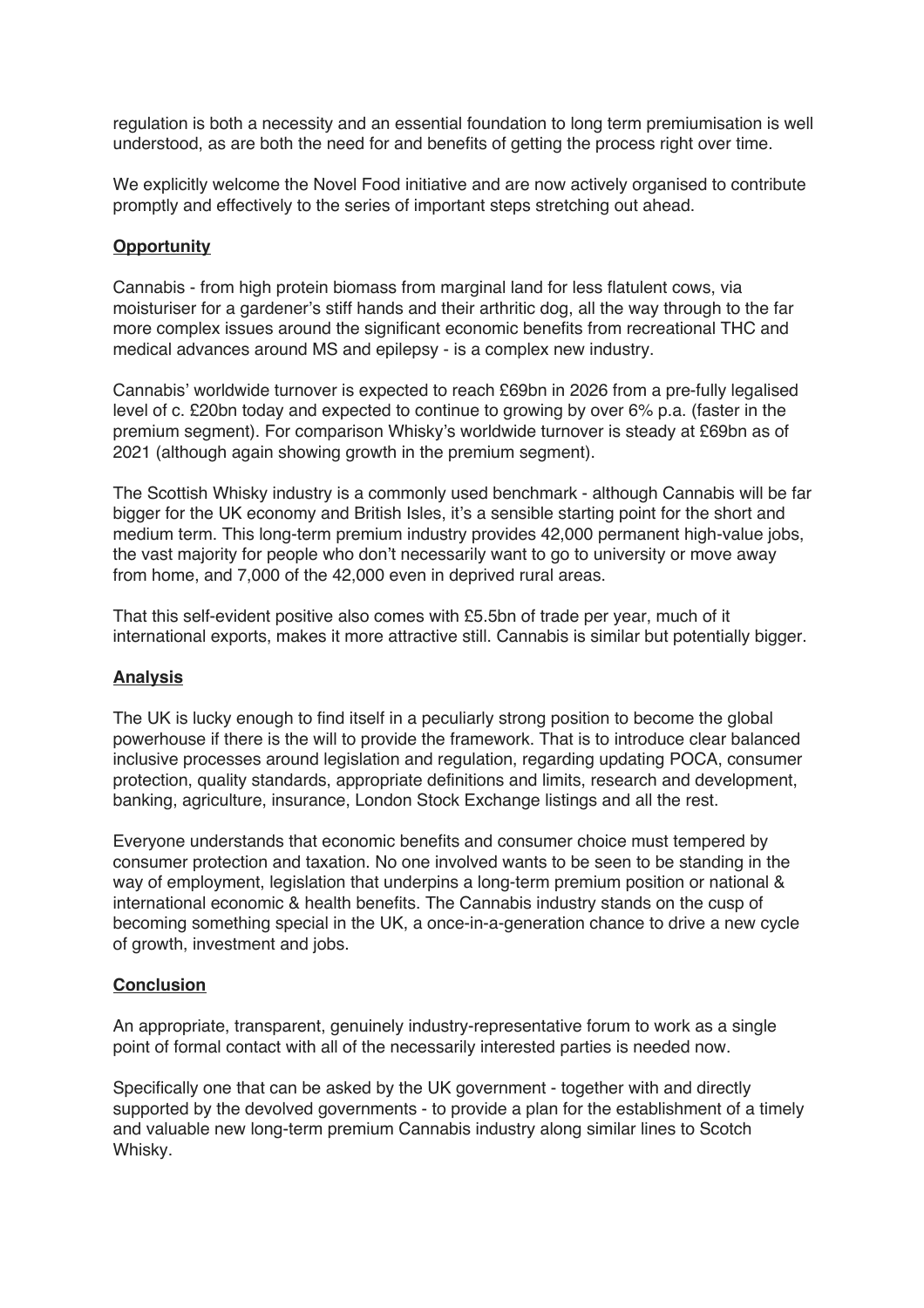## **Recommendation**

The next stage is then the practical one of building on the depth and breadth of work undertaken by multiple single-issue pressure groups - aggregating them into the legitimate single formal point of contact for the industry.

The Secretariat to the Westminster APPG for CBD Products, supported in turn by the established process directly including 70% of all active UK businesses, are prepared to take the lead as guided by and answerable to the properly constituted APPG.

The challenge is explicitly not in preferring the Secretariat Advisory Board's 701 crossindustry voices over others - however healthy a democratic margin the 70% gives - but how to structure the big tent for all.

### **Next steps**

Co-Chairs seek a meeting with Kwasi Kwarteng and George Freeman to discuss potential ways forward.

These could include a consultation process built around the APPG secretariat (but offered here as one basis for discussion of establishing process of consultation) which would need to:

(1) establish terms of reference for the work required appropriate for completion by 21 July 2022

(2) the scope to be the feasibility and methodology of establishing the UK as the world market leader in the premium Cannabis Industry using Scottish Whisky as the benchmark

(3) the APPG to assess the parameters required, economic benefits and consumer protection

(4) where there are concerns, how mitigating measures can be easily introduced

(5) the APPG to seek public evidence from the full range of interested parties, concentrating first on industry proposals and second on the input of those who will be responsible for their action, including but not limited to the following -

(a) the full range of the broad industry - industrial, agricultural, whole plant, isolate etc.

(b) devolved governments - in particular Scotland and Wales

(c) Jersey, having under Home Office stewardship already started to introduce primary legislation

- (d) Home Office
- (e) DEFRA
- (f) FSA

(6) in all cases including (a) to (f) above the APPG Co-Chairs will formally request meetings